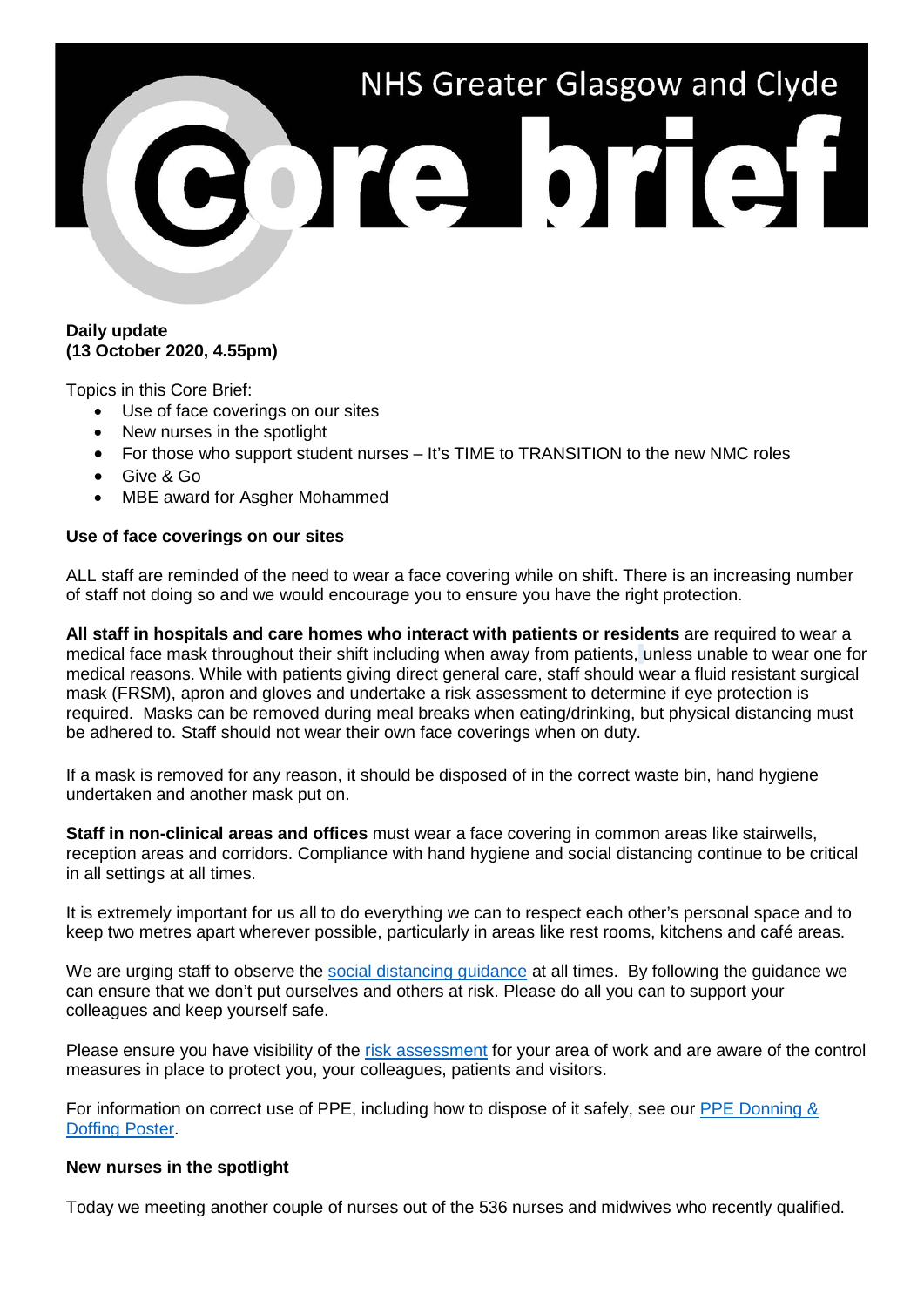[Leanne McCrystal,](https://www.youtube.com/watch?v=dC3ahK8rJt0) has qualified as a mental health nurse, and is based in the Kershaw Unit at Gartnavel Royal Hospital.

[Michelle Fantin,](https://www.youtube.com/watch?v=Q1mZHEvva7g) is a staff nurse, and has taken up post in Ward 2 at Lightburn Hospital.

Both Leanne and Michelle qualified from the University of the West of Scotland and we would like to wish them the best of luck.



**Leanne McCrystal Michelle Fantin**



# **For those who support student nurses – It's TIME to TRANSITION to the new NMC roles**

In 2018 the NMC published new

[standards for student supervision and assessment](https://www.nmc.org.uk/standards-for-education-and-training/standards-for-student-supervision-and-assessment/) which outline the new roles of practice supervisor and practice assessor. These replaced the role of mentor, sign off mentor and practice teacher. Since 1 September 2020 all

students on placements within NHSGGC require to have a nominated practice supervisor and a nominated practice assessor.

A [transition checklist](https://www.nhsggc.org.uk/media/263156/printable-document-wos-transition-to-ps-and-pa-roles-v0-2-070520-fillable.pdf) has been developed to help mentors, sign off mentors and practice teachers map their current knowledge, skills and experience to the new roles. This document must be completed before supporting students in practice.

Visit our Future Nurse and Midwife [website](https://www.nhsggc.org.uk/about-us/professional-support-sites/nurses-midwives/future-nurse-and-midwife/) for further information on the transition process and the new NMC standards which also contains a link to our short audio [podcasts.](https://www.nhsggc.org.uk/about-us/professional-support-sites/nurses-midwives/education-and-professional-development/pefchef-teams/podcast-lets-talk-practice-education-learn-your-way/)

[Contact](https://www.nhsggc.org.uk/about-us/professional-support-sites/nurses-midwives/education-and-professional-development/pefchef-teams/pef-chef-team/) the Practice Education team (PEFs and CHEFs) who would be delighted to answer any queries or offer support around this.

Please also follow us on twitter - [@NHSGGCPEFs.](https://twitter.com/NHSGGCPEFs)

# **Give & Go**

Staff are reminded when promoting the Give & Go service to patients and relatives that this service is a week-day service, from 8.30am – 3.30pm at QEUH, RAH and the Beatson, and 12noon – 5pm at GRI.